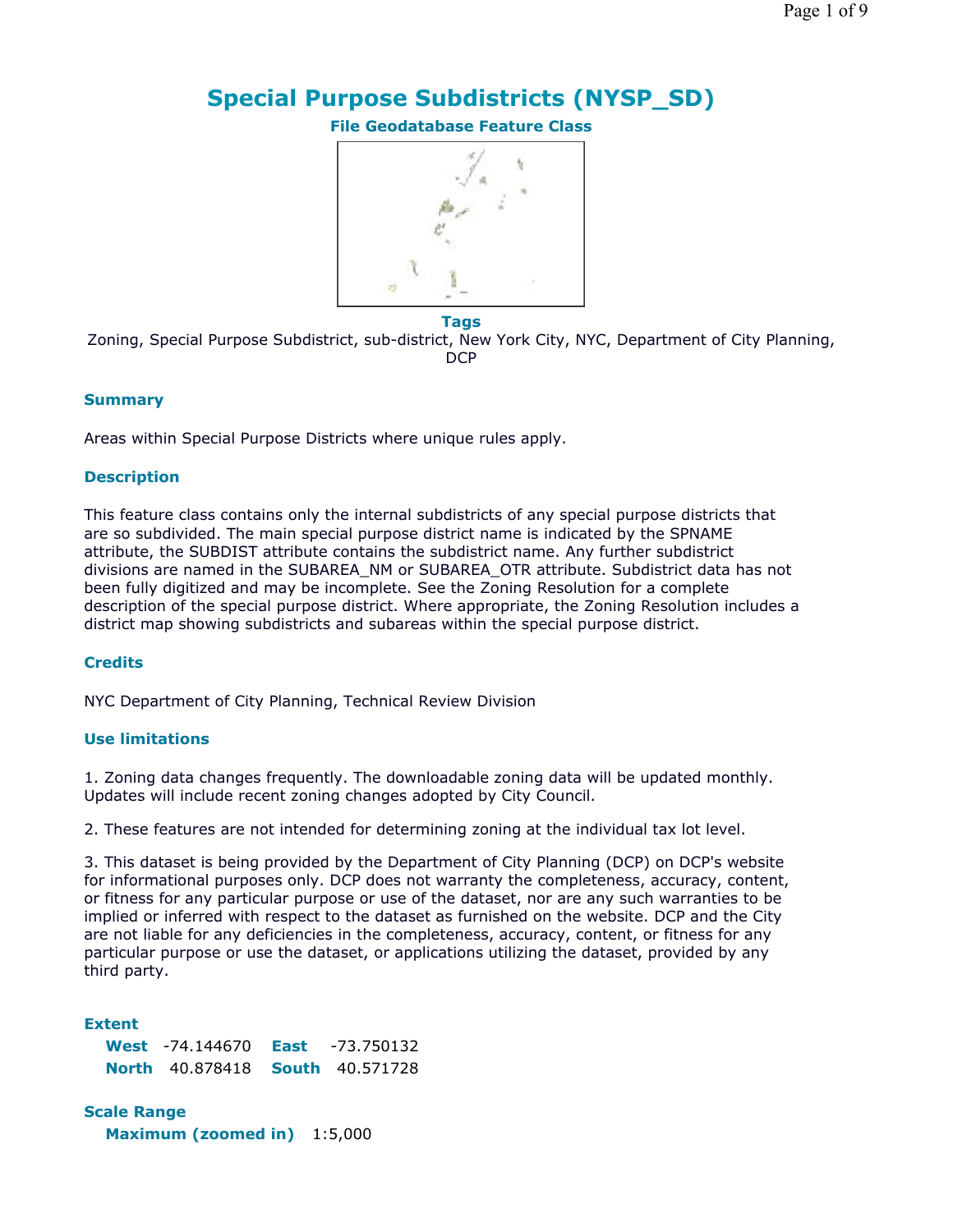**Minimum (zoomed out)** 1:150,000,000

# **ArcGIS Metadata ►**

### **Topics and Keywords ►**

THEMES OR CATEGORIES OF THE RESOURCE planningCadastre

**\*** CONTENT TYPE Downloadable Data

PLACE KEYWORDS New York City

THEME KEYWORDS Special Purpose District, Zoning, Department of City Planning

*Hide Topics and Keywords ▲*

### **Citation ►**

TITLE Special Purpose Subdistricts (NYSP\_SD) CREATION DATE 5/31/2022 PUBLICATION DATE 5/31/2022

PRESENTATION FORMATS **\*** digital map

*Hide Citation ▲*

# **Citation Contacts ►**

RESPONSIBLE PARTY INDIVIDUAL'S NAME New York City Department of City Planning

CONTACT INFORMATION ► ADDRESS E-MAIL ADDRESS DCPOpendata@planning.nyc.gov

*Hide Contact information ▲*

*Hide Citation Contacts ▲*

### **Resource Details ►**

DATASET LANGUAGES English (UNITED STATES) DATASET CHARACTER SET utf8 - 8 bit UCS Transfer Format

STATUS under development SPATIAL REPRESENTATION TYPE **\*** vector

SUPPLEMENTAL INFORMATION

The date of the most recent City Council adoptions included in this data is 5/26/2022.

PROCESSING ENVIRONMENT Microsoft Windows 10; Esri ArcGIS 10.6

#### **CREDITS**

NYC Department of City Planning, Technical Review Division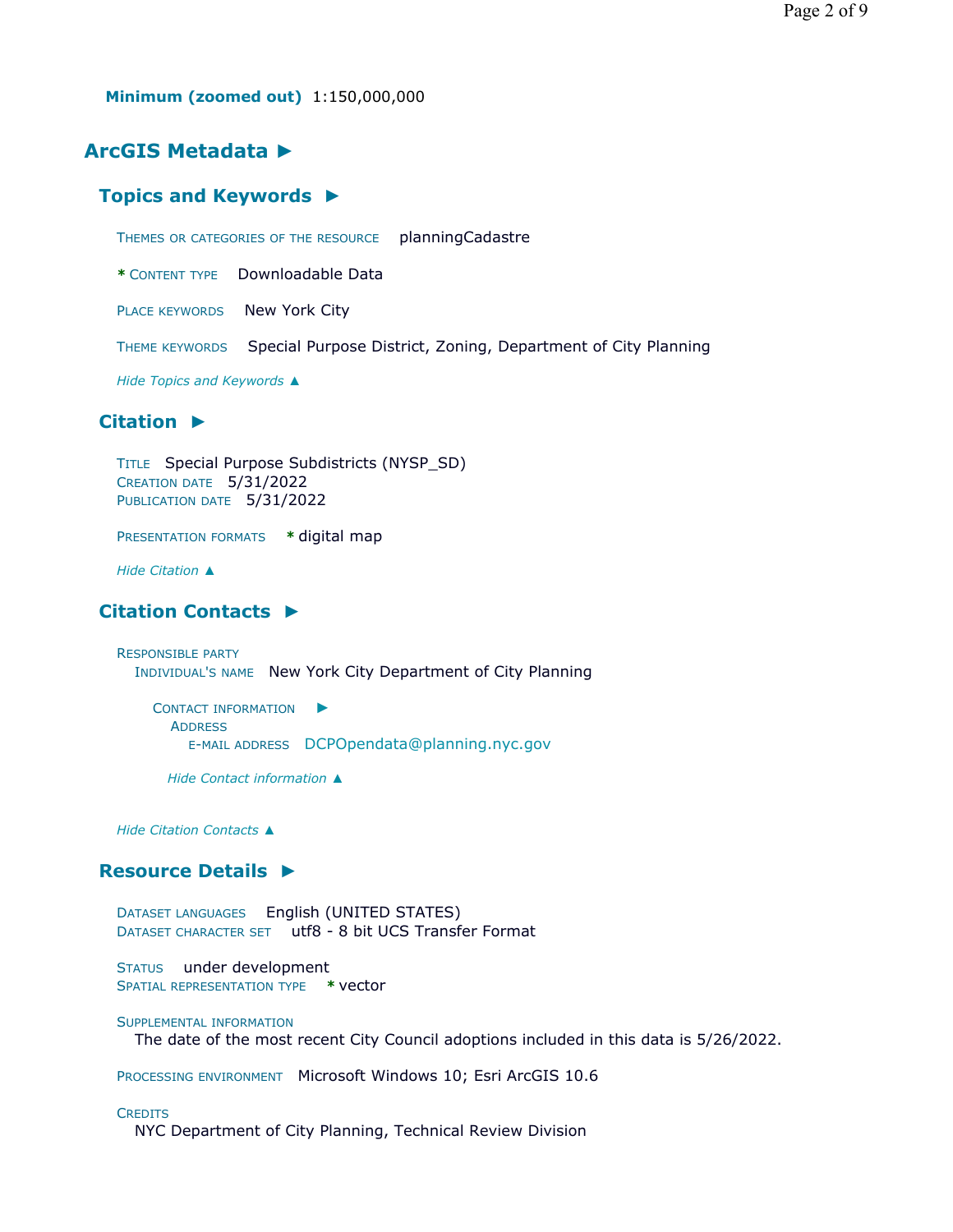ARCGIS ITEM PROPERTIES **\*** NAME nysp\_sd LOCATION withheld **\*** ACCESS PROTOCOL Local Area Network

*Hide Resource Details ▲*

# **Extents ►**

EXTENT **DESCRIPTION** 

publication date

EXTENT

GEOGRAPHIC EXTENT BOUNDING RECTANGLE EXTENT TYPE Extent used for searching **\*** WEST LONGITUDE -74.144670 **\*** EAST LONGITUDE -73.750132 **\*** NORTH LATITUDE 40.878418 **\*** SOUTH LATITUDE 40.571728 **\*** EXTENT CONTAINS THE RESOURCE Yes EXTENT IN THE ITEM'S COORDINATE SYSTEM **\*** WEST LONGITUDE 944242.988467 **\*** EAST LONGITUDE 1053348.252867 **\*** SOUTH LATITUDE 147670.588895 **\*** NORTH LATITUDE 259309.280972 **\*** EXTENT CONTAINS THE RESOURCE Yes

*Hide Extents ▲*

# **Resource Maintenance ►**

RESOURCE MAINTENANCE UPDATE FREQUENCY monthly

*Hide Resource Maintenance ▲*

## **Resource Constraints ►**

LEGAL CONSTRAINTS

#### OTHER CONSTRAINTS

The data is freely available to all New York City agencies and the public. Notice To Users: 1. Zoning data changes frequently! The downloadable zoning data will be updated on the last Monday of every month. Updates will include recent zoning changes adopted by City Council. 2. These features are not intended for determining zoning at the individual tax lot level.

#### **CONSTRAINTS**

#### LIMITATIONS OF USE

1. Zoning data changes frequently. The downloadable zoning data will be updated monthly. Updates will include recent zoning changes adopted by City Council.

2. These features are not intended for determining zoning at the individual tax lot level.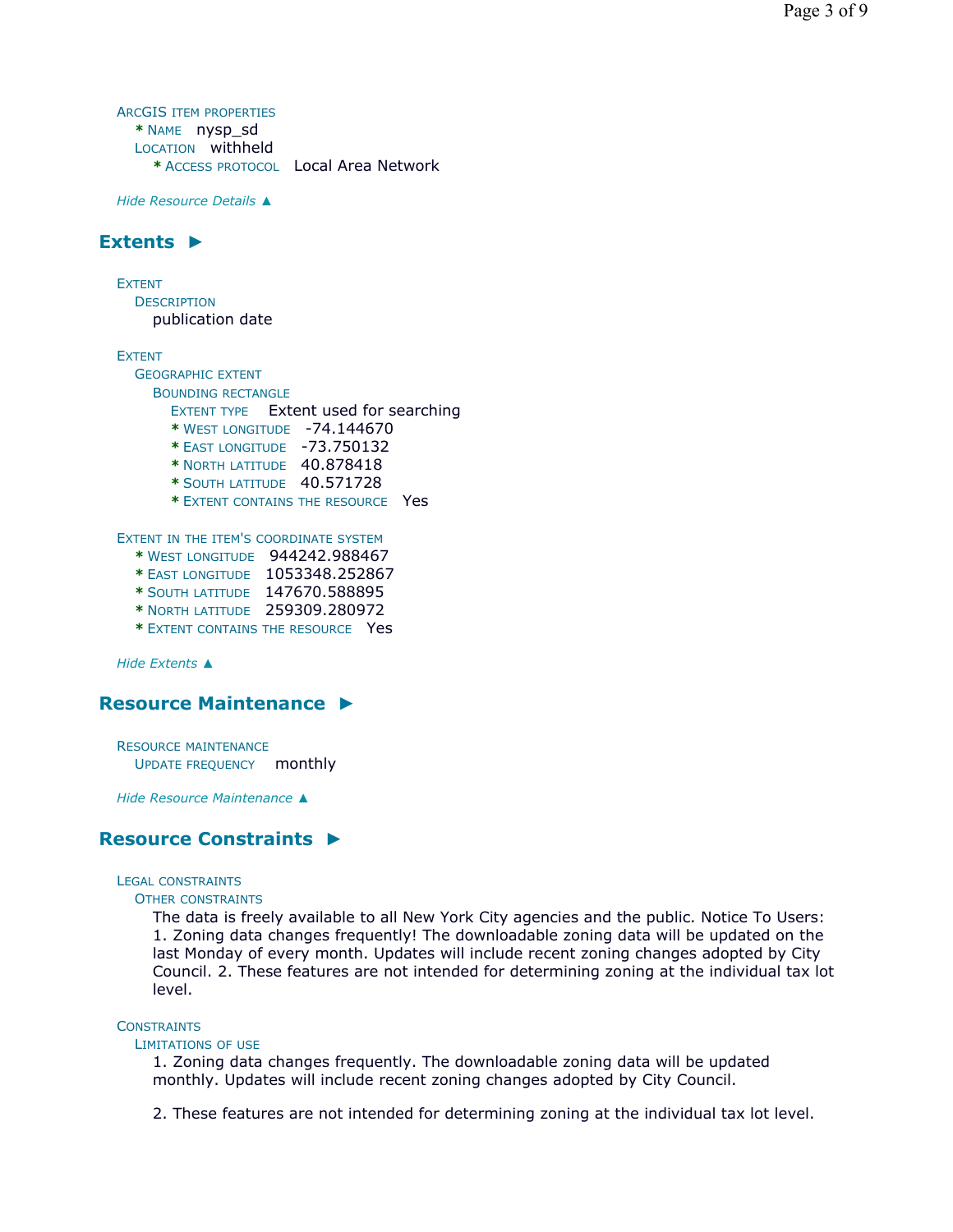3. This dataset is being provided by the Department of City Planning (DCP) on DCP's website for informational purposes only. DCP does not warranty the completeness, accuracy, content, or fitness for any particular purpose or use of the dataset, nor are any such warranties to be implied or inferred with respect to the dataset as furnished on the website. DCP and the City are not liable for any deficiencies in the completeness, accuracy, content, or fitness for any particular purpose or use the dataset, or applications utilizing the dataset, provided by any third party.

*Hide Resource Constraints ▲*

# **Spatial Reference ►**

ARCGIS COORDINATE SYSTEM

- **\*** TYPE Projected
- **\*** GEOGRAPHIC COORDINATE REFERENCE GCS\_North\_American\_1983
- **\*** PROJECTION NAD\_1983\_StatePlane\_New\_York\_Long\_Island\_FIPS\_3104\_Feet
- **\*** COORDINATE REFERENCE DETAILS

```
PROJECTED COORDINATE SYSTEM
  WELL-KNOWN IDENTIFIER 102718
```
X ORIGIN -120039300 Y ORIGIN -96540300 XY SCALE 3048.0060960121928 Z ORIGIN -100000 Z SCALE 10000 M ORIGIN -100000 M SCALE 10000 XY TOLERANCE 0.0032808333333333331 Z TOLERANCE 0.001 M TOLERANCE 0.001 HIGH PRECISION true LATEST WELL-KNOWN IDENTIFIER 2263 WELL-KNOWN TEXT PROJCS ["NAD\_1983\_StatePlane\_New\_York\_Long\_Island\_FIPS\_3104\_Feet",GEOGCS ["GCS\_North\_American\_1983",DATUM["D\_North\_American\_1983",SPHEROID ["GRS\_1980",6378137.0,298.257222101]],PRIMEM["Greenwich",0.0],UNIT ["Degree",0.0174532925199433]],PROJECTION["Lambert\_Conformal\_Conic"],PARAMETER ["False\_Easting",984250.0],PARAMETER["False\_Northing",0.0],PARAMETER ["Central\_Meridian",-74.0],PARAMETER ["Standard\_Parallel\_1",40.66666666666666],PARAMETER ["Standard\_Parallel\_2",41.03333333333333],PARAMETER ["Latitude\_Of\_Origin",40.16666666666666],UNIT ["Foot\_US",0.3048006096012192],AUTHORITY["EPSG",2263]]

REFERENCE SYSTEM IDENTIFIER

- **\*** VALUE 2263
- **\*** CODESPACE EPSG
- **\*** VERSION 5.3(9.0.0)

*Hide Spatial Reference ▲*

# **Spatial Data Properties ►**

```
VECTOR
►
```
**\*** LEVEL OF TOPOLOGY FOR THIS DATASET geometry only

GEOMETRIC OBJECTS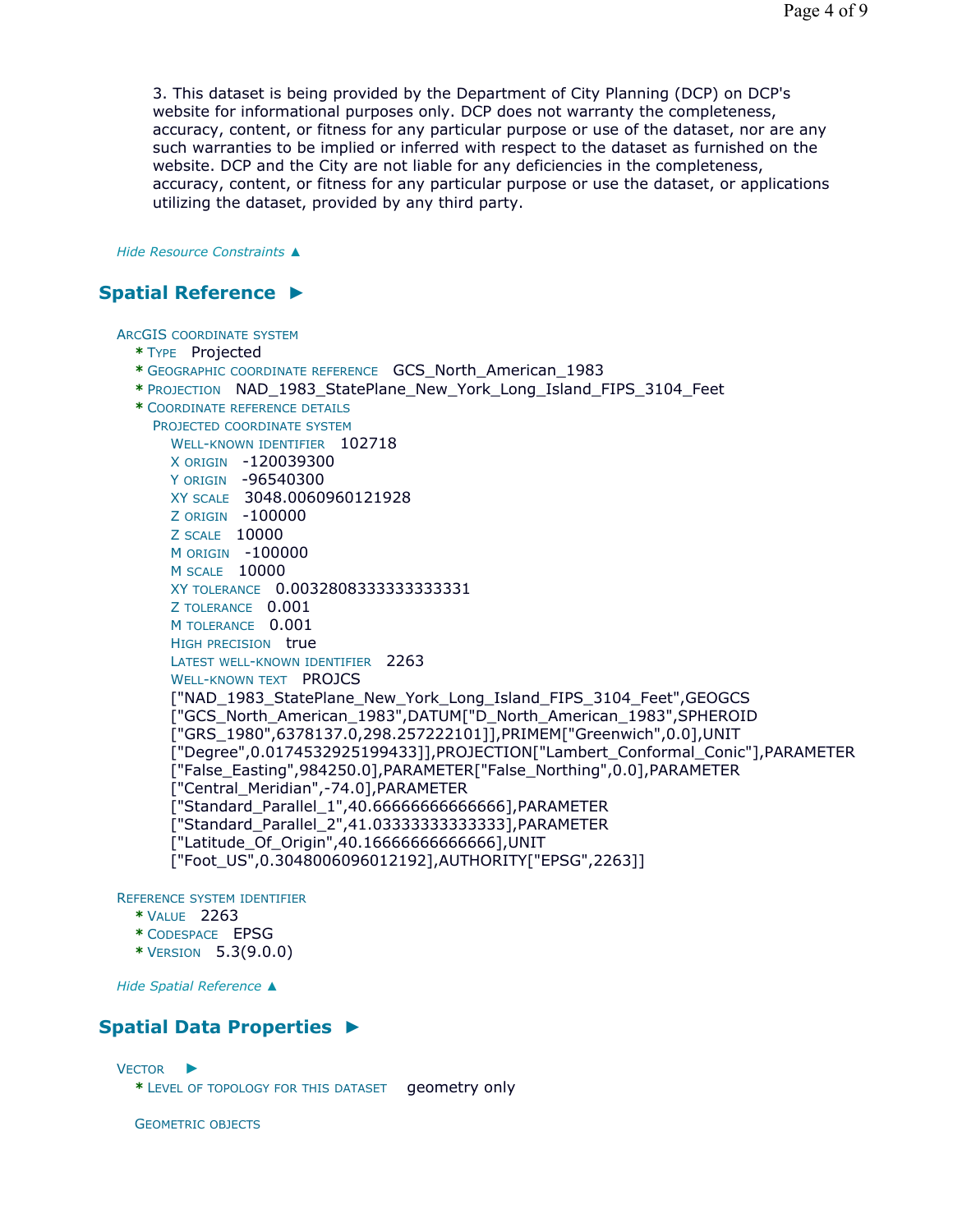```
FEATURE CLASS NAME nysp sd
* OBJECT TYPE composite 
* OBJECT COUNT 317
```
*Hide Vector ▲*

ARCGIS FEATURE CLASS PROPERTIES ►

- FEATURE CLASS NAME nysp\_sd
	- **\*** FEATURE TYPE Simple
	- **\*** GEOMETRY TYPE Polygon
	- **\*** HAS TOPOLOGY FALSE
	- **\*** FEATURE COUNT 317
	- **\*** SPATIAL INDEX TRUE
	- **\*** LINEAR REFERENCING FALSE

*Hide ArcGIS Feature Class Properties ▲*

*Hide Spatial Data Properties ▲*

# **Data Quality ►**

SCOPE OF QUALITY INFORMATION ▶ RESOURCE LEVEL dataset

*Hide Scope of quality information ▲*

DATA QUALITY REPORT - ABSOLUTE EXTERNAL POSITIONAL ACCURACY ► DIMENSION horizontal

#### MEASURE DESCRIPTION

The data were developed using DCP's Tax Block Base Map Files, DOITT's NYCMap planimetric street centerlines and 2006 orthophotos as reference sources. Measurements and dimensions for location of zoning features were obtained from DCP zoning maps. The estimated horizontal accuracy is +/- 20 feet.

*Hide Data quality report - Absolute external positional accuracy ▲*

*Hide Data Quality ▲*

# **Geoprocessing history ▼**

# **Distribution ►**

DISTRIBUTOR ► ORDERING PROCESS TERMS AND FEES Free

*Hide Distributor ▲*

#### DISTRIBUTION FORMAT **\*** NAME File Geodatabase Feature Class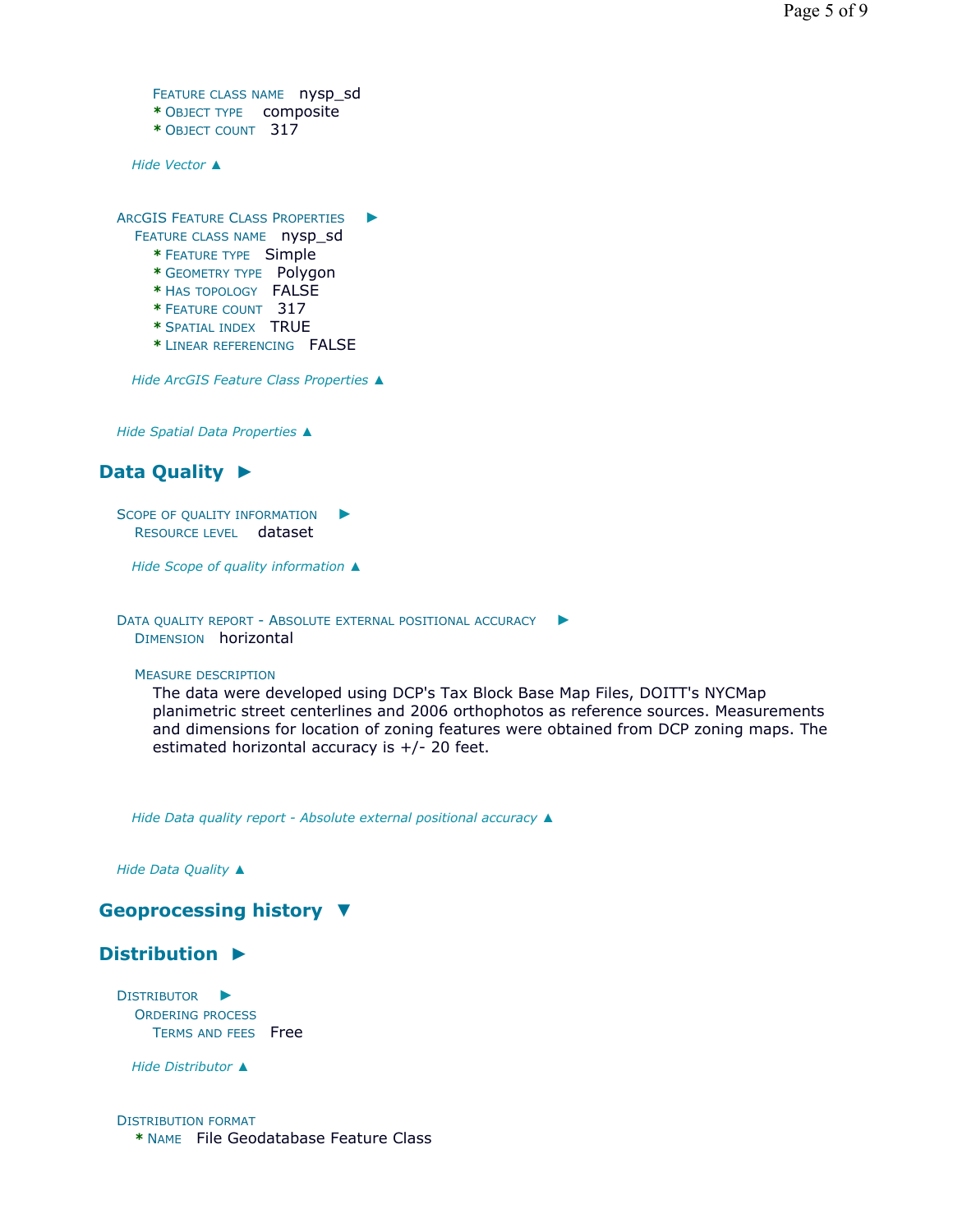TRANSFER OPTIONS ONLINE SOURCE LOCATION https://www1.nyc.gov/site/planning/data-maps/open-data.page

*Hide Distribution ▲*

# **Fields ►**

| DETAILS FOR OBJECT nysp_sd ▶<br>* TYPE Feature Class<br>* ROW COUNT 317                                                                                          |
|------------------------------------------------------------------------------------------------------------------------------------------------------------------|
| <b>FIELD OBJECTID ▶</b><br>* ALIAS OBJECTID<br>* DATA TYPE OID<br>$*$ WIDTH 4<br>* PRECISION 0<br>$*$ SCALE 0<br>* FIELD DESCRIPTION<br>Internal feature number. |
| * DESCRIPTION SOURCE<br>Esri                                                                                                                                     |
| * DESCRIPTION OF VALUES<br>Sequential unique whole numbers that are automatically generated.                                                                     |
| Hide Field OBJECTID A                                                                                                                                            |
| FIELD SHAPE ><br>* ALIAS Shape<br>* DATA TYPE Geometry<br>* WIDTH 0<br>* PRECISION 0<br>* SCALE 0<br><b>FIELD DESCRIPTION</b><br>Feature geometry.               |
| <b>DESCRIPTION SOURCE</b><br><b>ESRI</b>                                                                                                                         |
| <b>DESCRIPTION OF VALUES</b><br>Coordinates defining the features.                                                                                               |
| Hide Field SHAPE A                                                                                                                                               |
| FIELD SPNAME >                                                                                                                                                   |

- **\*** ALIAS SDNAME
- **\*** DATA TYPE String
- **\*** WIDTH 50
- **\*** PRECISION 0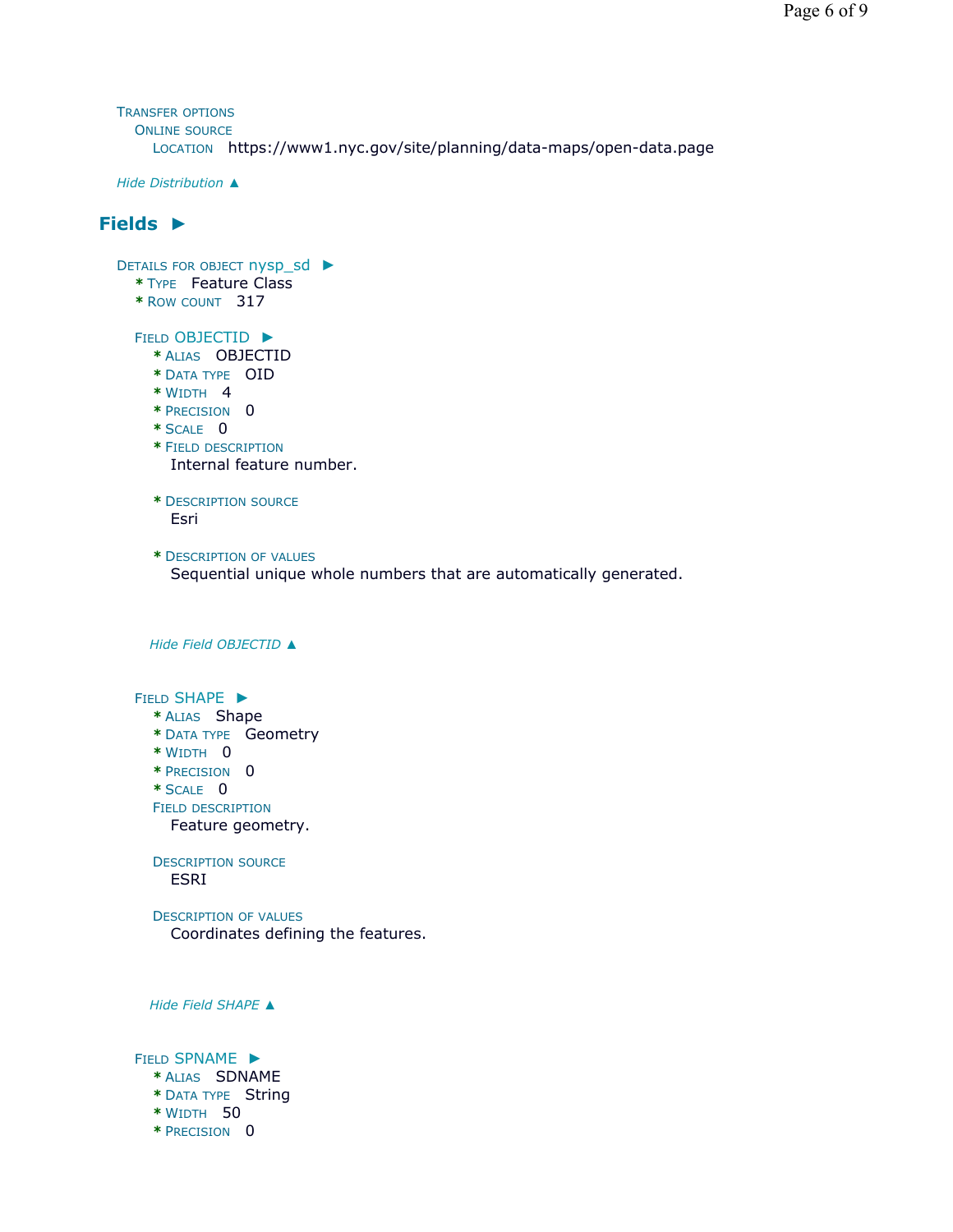**\*** SCALE 0 *Hide Field SPNAME ▲* FIELD SPLBL ► **\*** ALIAS SDLBL **\*** DATA TYPE String **\*** WIDTH 10 **\*** PRECISION 0 **\*** SCALE 0 *Hide Field SPLBL ▲* FIELD SUBDIST ► **\*** ALIAS SUBDIST **\*** DATA TYPE String **\*** WIDTH 50 **\*** PRECISION 0 **\*** SCALE 0 FIELD DESCRIPTION *Hide Field SUBDIST ▲* FIELD SUB\_AREA\_NM ▶ **\*** ALIAS Sub-Area Name **\*** DATA TYPE String **\*** WIDTH 50 **\*** PRECISION 0 **\*** SCALE 0 *Hide Field SUB\_AREA\_NM ▲* FIELD SUBDIST\_LBL ▶ ALIAS Subdistrict Label **\*** DATA TYPE String **\*** WIDTH 50 **\*** PRECISION 0 **\*** SCALE 0 FIELD DESCRIPTION *Hide Field SUBDIST\_LBL ▲* FIELD SUBAREA\_LBL ▶ ALIAS Sub-Area Label **\*** DATA TYPE String **\*** WIDTH 50 **\*** PRECISION 0 **\*** SCALE 0 FIELD DESCRIPTION Special District sub-district designation Label of subdistrict Label of sub-area

*Hide Field SUBAREA\_LBL ▲*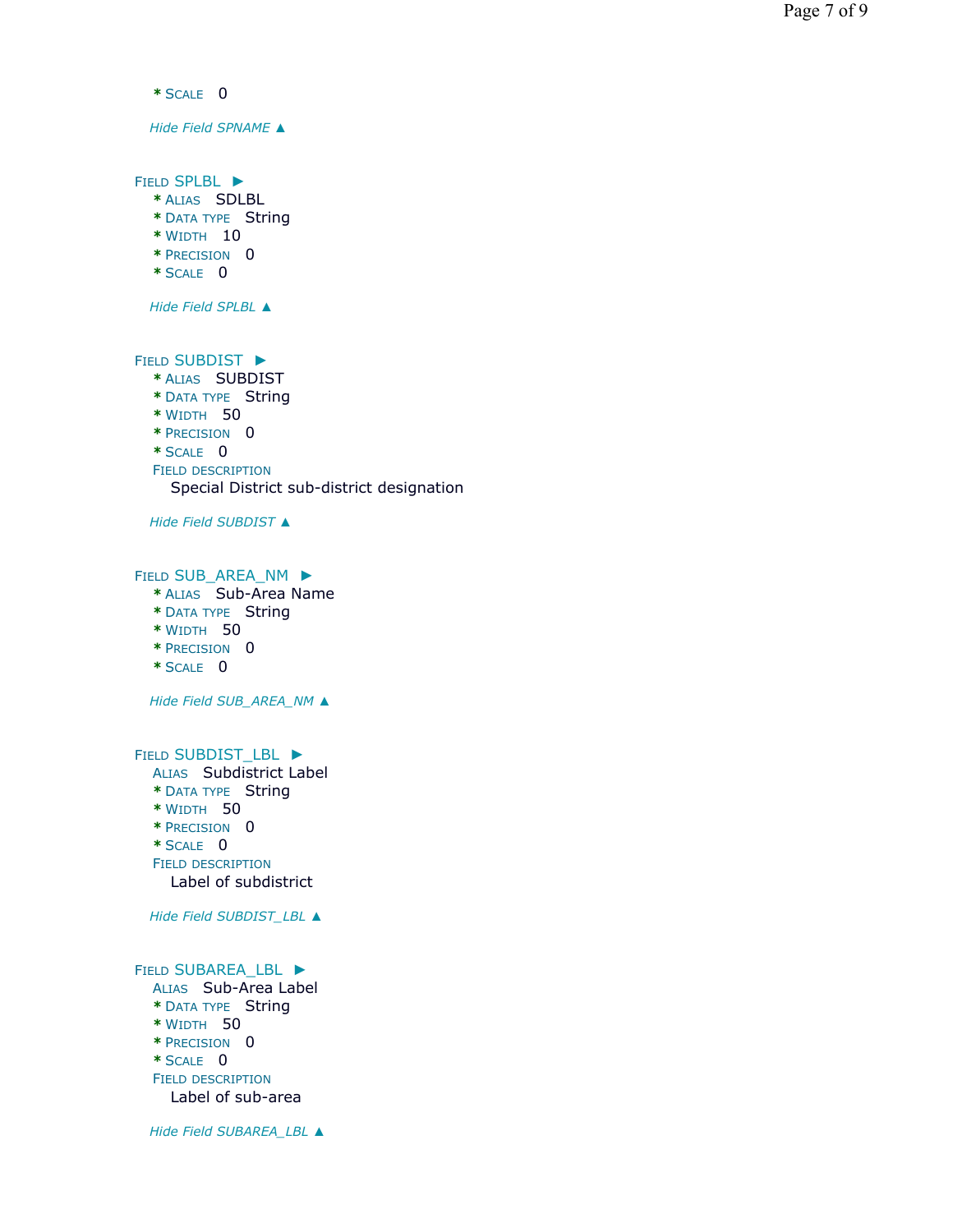FIELD SUBAREA\_OTR ▶ ALIAS Sub-Area Other DATA TYPE String WIDTH 50 PRECISION<sub>0</sub> SCALE 0 FIELD DESCRIPTION Additional sub-area within a subdistrict

*Hide Field SUBAREA\_OTR ▲*

FIELD Shape\_Length ▶

- **\*** ALIAS Shape\_Length
- **\*** DATA TYPE Double
- **\*** WIDTH 8
- **\*** PRECISION 0
- **\*** SCALE 0
- **\*** FIELD DESCRIPTION Length of feature in internal units.
- **\*** DESCRIPTION SOURCE Esri
- **\*** DESCRIPTION OF VALUES Positive real numbers that are automatically generated.

*Hide Field Shape\_Length ▲*

FIELD SHAPE\_Area ▶ ALIAS SHAPE Area DATA TYPE Double WIDTH 19 PRECISION 0 SCALE 0 FIELD DESCRIPTION Area of feature in internal units squared.

DESCRIPTION SOURCE ESRI

**\*** DESCRIPTION OF VALUES Positive real numbers that are automatically generated.

*Hide Field SHAPE\_Area ▲*

*Hide Details for object nysp\_sd ▲*